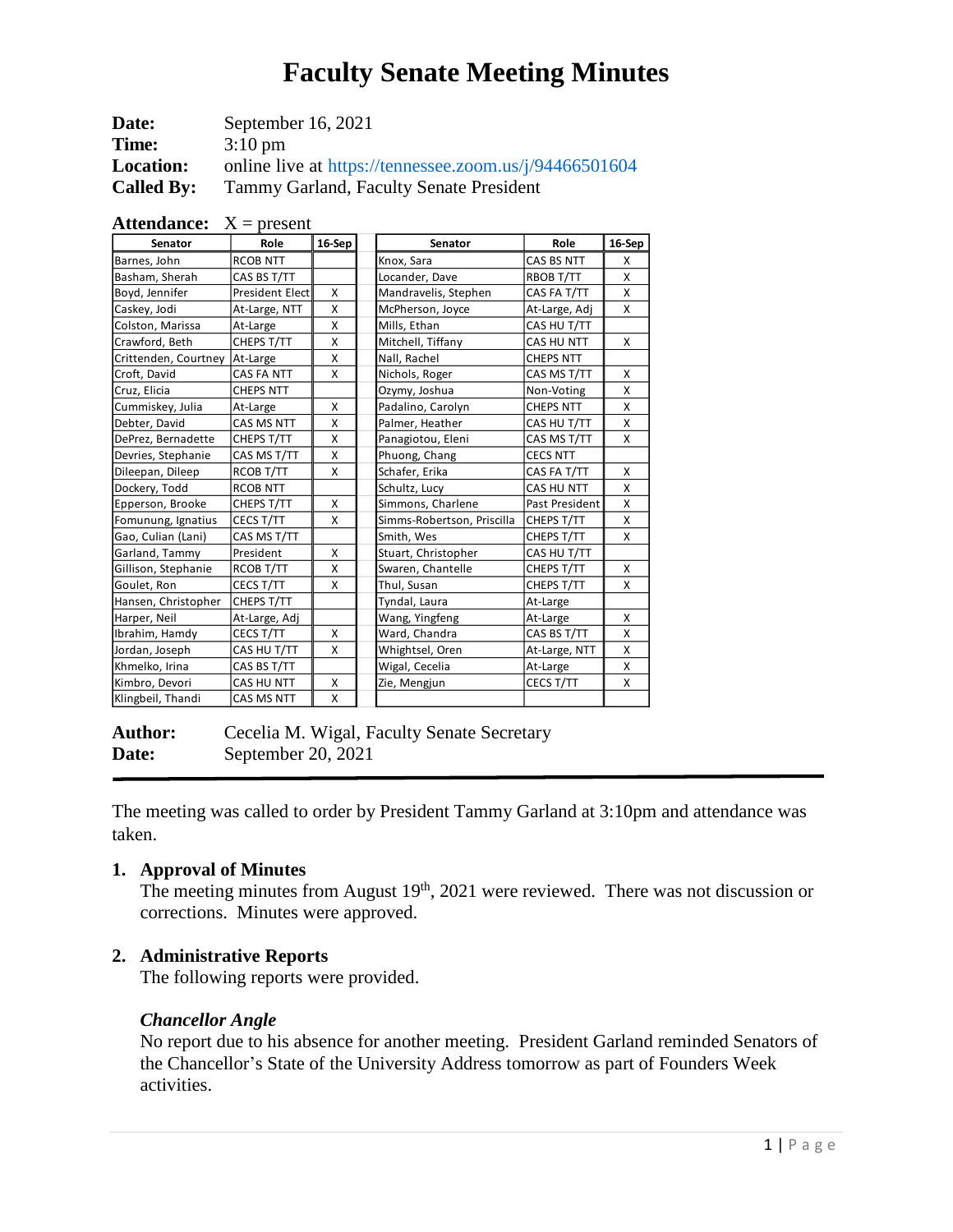# *Provost Hale*

Provost Hall addressed 3 items.

- Provost Hale reminded the Senators that he and President Garland addressed additional items on Covid19 practices in a recent memo that all should have received via email.
- Provost Hale met with President Boyd on Tues regarding the UTC Strategic Plan progress. The next step is to send a draft out for review by campus constituent groups.
- Provost Hale and Vice Chancellor Freeman are investigating why students did not return this semester.

# *Vice Chancellor Tyler Forest*

Vice Chancellor Forest is presently looking at FTE decline but not looking at any personnel reductions at this moment. He will keep the Senate posted. He is happy to announce that CHI Memorial and BCBS have come to an insurance plan agreement.

## *Vice Chancellor Yancy Freeman*

Though our applications are up for next year, compared to 2021, Vice Chancellor Freeman is in the beginning stages of an enrollment plan that will impact the entire campus. They expect a decline in high school students entering UTC in the future.

## *Director Jeffrey Wetherill, IT Client Services*

Director Wetherill and Susan Lazenby (IT Budget and Planning Manager) updated the Senators on the Microsoft 0365 Migration. Migration affects all MS products including email, SharePoint, and OneDrive. The following information was provided.

- Migration to the shared statewide Microsoft Office 365 environment will occur October 8 (5pm) through October 10. Services are expected to be restored by 7am Oct  $11^{\text{th}}$ .
- The migration is necessary to simplify collaboration across all UT campuses and to improve storage capacity.
- Migration only affects Faculty and Staff and not students unless they are using TEAMS. Student email capabilities will not be affected.
- Faculty and Staff should check out the link below to learn about the migration and what they should do prior to and after the migration. <https://www.utc.edu/information-technology/projects/microsoft-o365-migration>
- Before October  $8<sup>th</sup>$  everyone should go to <https://oit.utk.edu/accounts/netid> and change their password for the UT system.
- During the migration the UTC email and all TEAMS sites will be moved and thus not available for use.
- You should not use the Microsoft 0365 services during this time since you may lose your work during the move.
- You should download or take a screen shot of your Calendar for the upcoming days since it will not be accessible.
- Canvas is not affected by the migration and students and faculty can email through Canvas.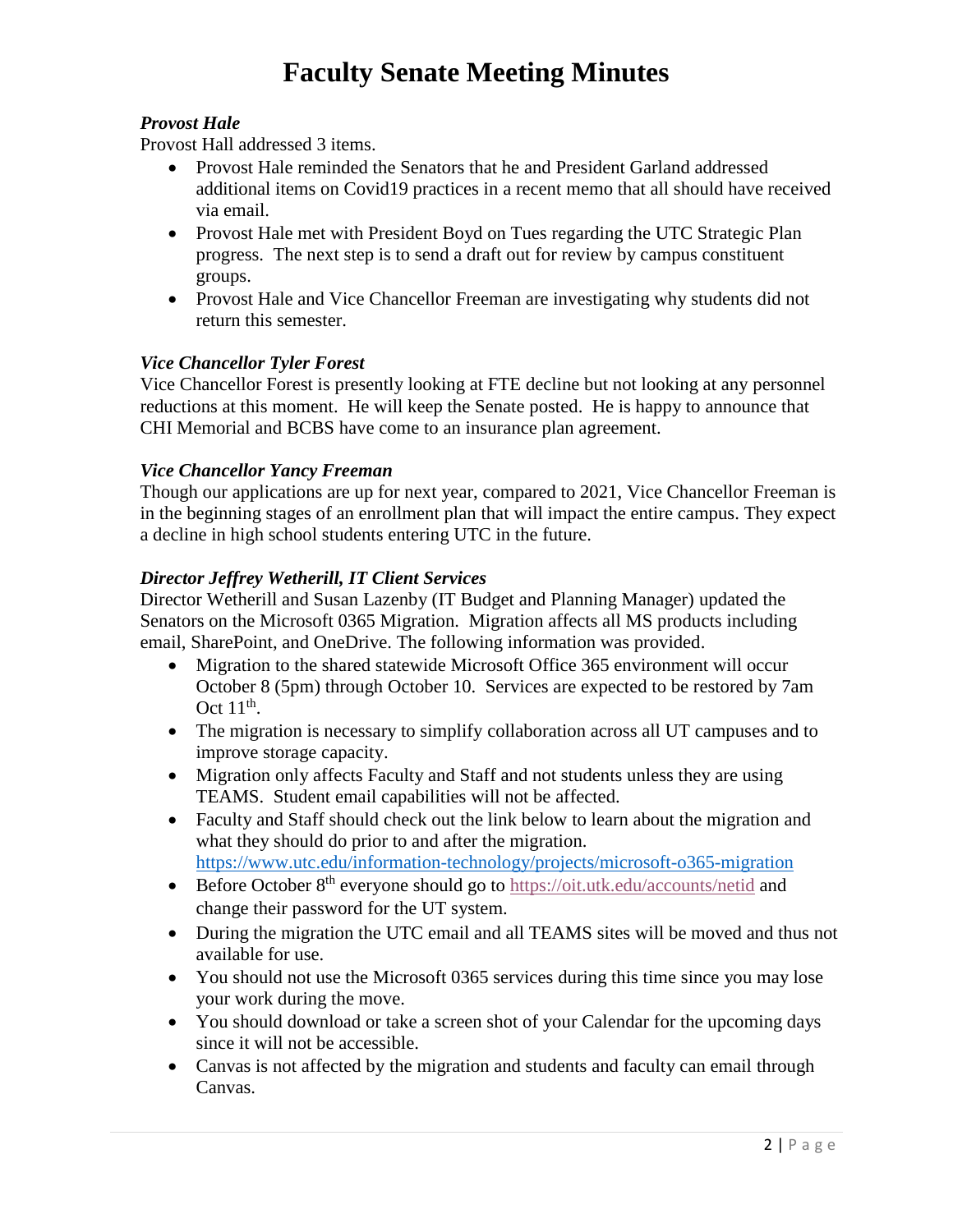- Once migration is complete, logging on to MS 0365 will be different.
- If faculty or staff need to use an email address at this time, they should use the @mocs.utc.edu address. If they do not have one they can request IT for one.
- Any email faculty and staff receive during the migration will be available in their inbox on October  $11<sup>th</sup>$ .

# *Vice Chancellor Stacy Lightfoot*

Vice Chancellor Lightfoot introduced herself, the position and the division. She spoke on her goals for the position and what she has done so far. She reminded the Senators of the upcoming Jones Memorial activities Introduced herself.

#### *Dean Teresa Leidtka*

Dean Leidtka spoke about the SACSCOC Quality Enhancement plan. She mentioned that Senators can learn more about the process and status of the plan at the committee website [https://www.utc.edu/sacscoc/qep.](https://www.utc.edu/sacscoc/qep) She also mentioned the call for Concept Papers. The link for the instructions for the papers is here:

[https://www.utc.edu/SACSCOC/qep/information/concepts.](https://www.utc.edu/SACSCOC/qep/information/concepts) The desired topic for the papers is cohorts and/or collaborative learning and diversity. UTC has 5 years to implement the QEP.

## **3. Committee Reports**

Only 2 committees reports were provided at this meeting.

# *Course Learning Evaluation Committee (Karen McGuffee)*

The committee developed a statement for students regarding the unintentional bias that occurs in the student evaluation forms. The statement was shared with the Senators. The statement will be included in the header of the student Course Learning Evaluation Form This statement was approved in committee and a vote of approval is requested (motion) of the Senate. President Garland called for a vote. The motion passed 30 to 3

#### **General Education (Lauren Ingraham)**

Dr. Ingraham provided an update on the reimagining of General Education including the background and goal for the project. This information can be found at their committee website: <https://www.utc.edu/academic-affairs/general-education/rge>

Dr. Ingraham presented on the GE prototype. The slides used during this presentation are included here: [https://www.utc.edu/sites/default/files/2021-](https://www.utc.edu/sites/default/files/2021-09/RGE%20update%20to%20Faculty%20Senate.091621.pdf) [09/RGE%20update%20to%20Faculty%20Senate.091621.pdf.](https://www.utc.edu/sites/default/files/2021-09/RGE%20update%20to%20Faculty%20Senate.091621.pdf) Dr. Ingraham responded to questions. Dr Ingraham requested the chat file so she can address all of the questions at a later date.

#### **4. New Business**

The Course Learning Evaluation Survey is still being completed. President Garland is hoping for results by next meeting.